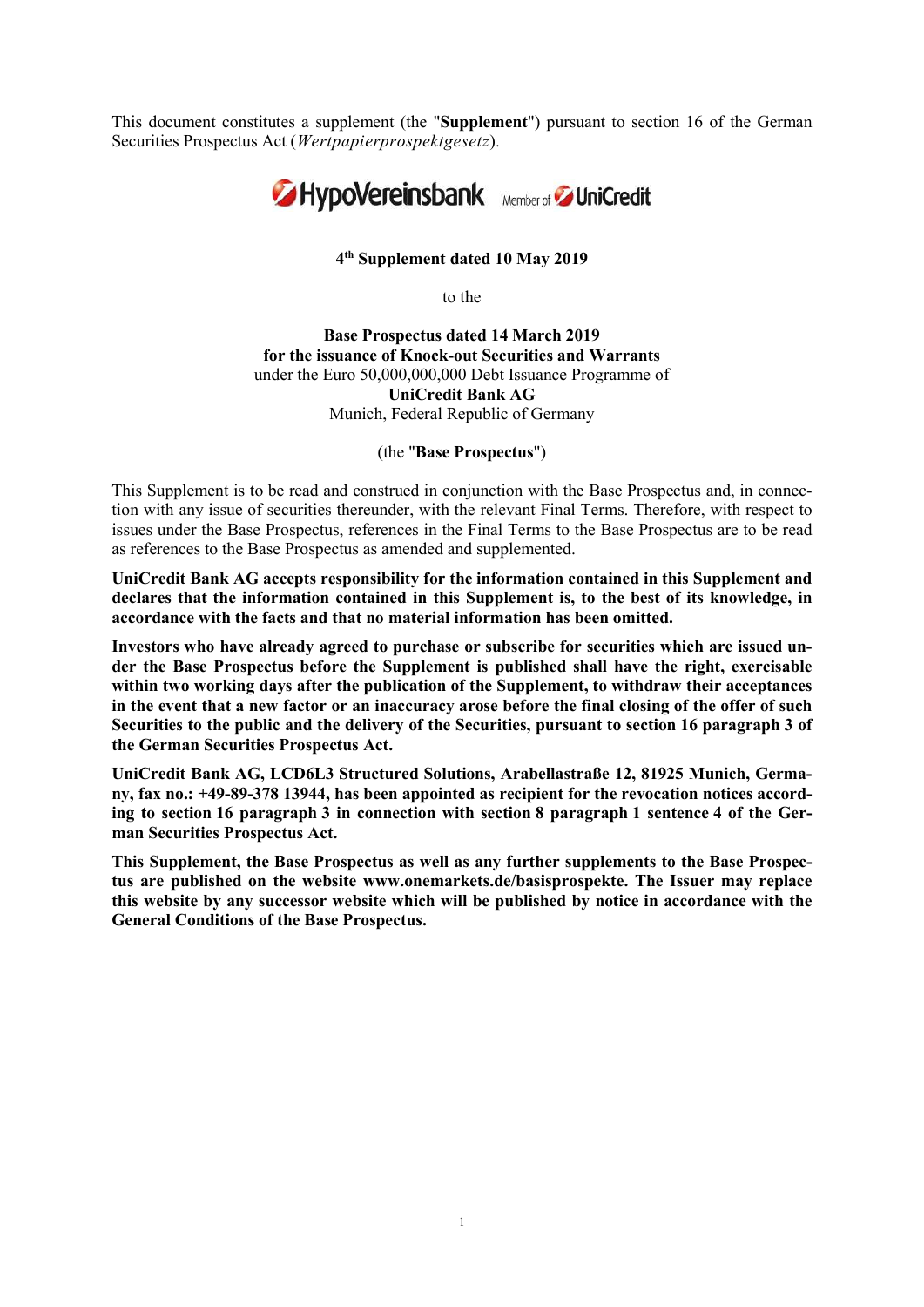A material mistake in relation to the Base Prospectus has been noted since its approval on 14 March 2019. The definition of the index call event for Turbo Open End Securities is incomplete due to a clerical error. In order to remedy this error and clarify the conditions for an index call event for Turbo Open End Securities as well as to bring it in line with the index call event definitions under the remaining products in the terms and conditions of the Base Prospectus, the following amendment shall be made to the Base Prospectus:

On page 154 of the Base Prospectus, in the section "PART C – SPECIAL CONDITIONS OF THE SECURITIES – Option 4: Turbo Open End Securities", the following paragraphs shall be deleted:

"

- (a) no suitable Replacement Underlying is available; whether this is the case shall be determined by the Calculation Agent [in the case of Securities governed by German law, insert: in its reasonable discretion ( $\S 315$  et seq. BGB)] [in the case of Securities governed by Italian law, insert: acting in accordance with relevant market practice and in good faith];
- (b) a Change in Law [[and/or a Hedging Disruption] [and/or Increased Costs of Hedging]] occur[s];
- (c) the Underlying is no longer calculated or published in the Underlying Currency;
- (d) the specification of the Reference Rate is finally ceased[;
- (d) no suitable substitute for the Index Sponsor and/or the Index Calculation Agent is available; whether this is the case shall be determined by the Calculation Agent *lin the case of Securities* governed by German law, insert: in its reasonable discretion (§ 315 et seq. BGB)] [in the case of Securities governed by Italian law, insert: acting in accordance with relevant market practice and in good faith] [;
- (e) an adjustment pursuant to  $\S 8$  [(2)] [or] [(3)] [(e.g. no suitable Replacement Underlying is available)] of the Special Conditions is not possible or not reasonable with regard to the Issuer and/or the Security Holders; whether this is the case shall be determined by the Calculation Agent *(in the case of Securities governed by German law, insert: in its reasonable discretion* (§ 315 et seq. BGB)] [in the case of Securities governed by Italian law, insert: acting in accordance with relevant market practice and in good faith]].]

"

and shall be replaced with

"

["Index Call Event" means each of the following events:

- (a) no suitable Replacement Underlying is available; whether this is the case shall be determined by the Calculation Agent *Jin the case of Securities governed by German law, insert:* in its reasonable discretion (§ 315 et seq. BGB)] [in the case of Securities governed by Italian law, insert: acting in accordance with relevant market practice and in good faith];
- (b) a Change in Law [[and/or a Hedging Disruption] [and/or Increased Costs of Hedging]] occur[s];
- (c) the Underlying is no longer calculated or published in the Underlying Currency;
- (d) the specification of the Reference Rate is finally ceased[;
- (e) no suitable substitute for the Index Sponsor and/or the Index Calculation Agent is available; whether this is the case shall be determined by the Calculation Agent [in the case of Securities governed by German law, insert: in its reasonable discretion (§ 315 et seq. BGB)] [in the case of Securities governed by Italian law, insert: acting in accordance with relevant market prac-